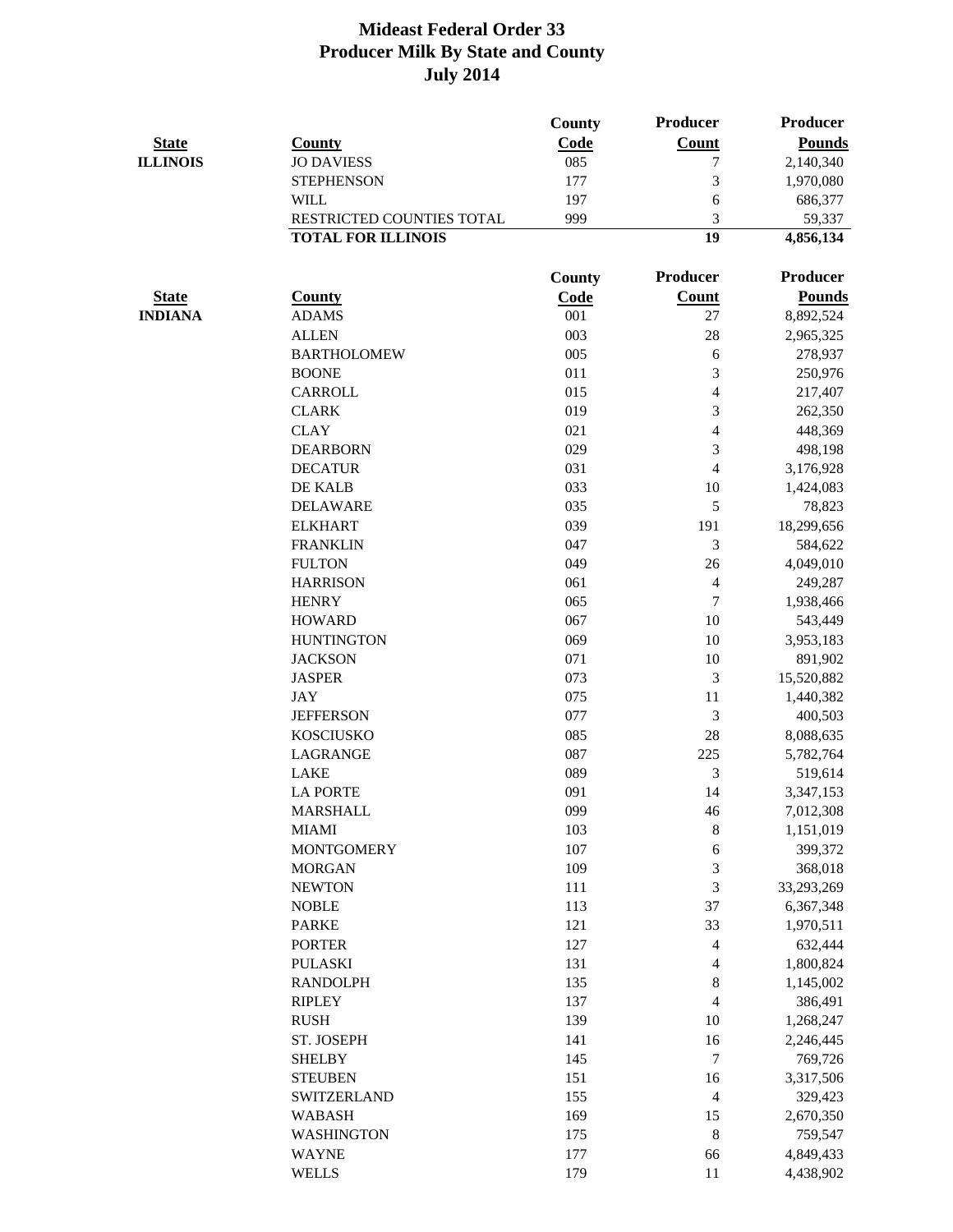|                                 |                                | <b>County</b> |                   | Producer             |
|---------------------------------|--------------------------------|---------------|-------------------|----------------------|
| <b>State</b>                    | <b>County</b>                  | Code          | <b>Count</b>      | <b>Pounds</b>        |
| <b>INDIANA</b>                  | <b>WHITE</b>                   | 181           | 3                 | 339,312              |
|                                 | <b>WHITLEY</b>                 | 183           | 10                | 2,043,964            |
|                                 | RESTRICTED COUNTIES TOTAL      | 999           | 29                | 7,831,457            |
|                                 | <b>TOTAL FOR INDIANA</b>       |               | 996               | 169,494,346          |
|                                 |                                | <b>County</b> | Producer          | <b>Producer</b>      |
| <b>State</b>                    | <b>County</b>                  | Code          | Count             | <b>Pounds</b>        |
| <b>IOWA</b>                     | <b>DUBUQUE</b>                 | 061           | 8                 | 1,494,842            |
|                                 | RESTRICTED COUNTIES TOTAL      | 999           | $\overline{2}$    | 742,278              |
|                                 | <b>TOTAL FOR IOWA</b>          |               | 10                | 2,237,120            |
|                                 |                                | <b>County</b> | Producer          | <b>Producer</b>      |
| <b>State</b>                    | <b>County</b>                  | Code          | <b>Count</b>      | <b>Pounds</b>        |
| <b>KENTUCKY</b>                 | <b>CHRISTIAN</b>               | 047           | 8                 | 115,047              |
|                                 | <b>FLEMING</b>                 | 069           | 9                 | 585,584              |
|                                 | <b>MASON</b>                   | 161           | $\overline{4}$    | 404,446              |
|                                 | <b>ROBERTSON</b>               | 201           | 5                 | 187,827              |
|                                 | <b>TODD</b>                    | 219           | $\overline{7}$    | 153,121              |
|                                 | <b>TRIGG</b>                   | 221           | 5                 | 50,772               |
|                                 | RESTRICTED COUNTIES TOTAL      | 999           | 11                | 320,594              |
|                                 | <b>TOTAL FOR KENTUCKY</b>      |               | 49                | 1,817,391            |
|                                 |                                | County        | Producer          | <b>Producer</b>      |
| <b>State</b>                    | <b>County</b>                  | Code          | Count             | <b>Pounds</b>        |
| <b>MARYLAND</b>                 | 1/ GARRETT                     | 023           | 36                | 2,384,821            |
| 1/ Includes Restricted Counties | <b>TOTAL FOR MARYLAND</b>      |               | 36                | 2,384,821            |
|                                 |                                | <b>County</b> | Producer          | <b>Producer</b>      |
| <b>State</b>                    | <b>County</b>                  | Code          | <b>Count</b>      | <b>Pounds</b>        |
| 2/ MASSACHUSETTS                | <b>RESTRICTED</b>              |               | <b>RESTRICTED</b> | <b>RESTRICTED</b>    |
|                                 |                                | County        | Producer          | <b>Producer</b>      |
| <b>State</b>                    | <b>County</b>                  | Code          | <b>Count</b>      | <b>Pounds</b>        |
| <b>MICHIGAN</b>                 | <b>ALCONA</b>                  | 001           | $\overline{7}$    | 1,811,095            |
|                                 | <b>ALGER</b>                   | 003           | 3                 | 165,500              |
|                                 | <b>ALLEGAN</b>                 | 005           | 70                | 29,832,370           |
|                                 | <b>ALPENA</b>                  | 007           | 33                | 5,197,852            |
|                                 | <b>ANTRIM</b>                  | 009           | $\overline{4}$    | 1,300,600            |
|                                 | <b>ARENAC</b>                  | 011           | 22                | 5,944,969            |
|                                 | <b>BARAGA</b>                  | 013           | $\overline{4}$    | 445,383              |
|                                 | <b>BARRY</b>                   | 015           | 32                | 28, 144, 718         |
|                                 | <b>BAY</b>                     | 017           | $\tau$            | 1,936,910            |
|                                 | <b>BERRIEN</b>                 | 021           | $\,8\,$           | 3,344,096            |
|                                 | <b>BRANCH</b>                  | 023           | 25                | 3,857,202            |
|                                 | <b>CALHOUN</b>                 | 025           | 21                | 10,323,154           |
|                                 | CASS                           | 027           | 6                 | 124,359              |
|                                 | <b>CHARLEVOIX</b>              | 029           | 5                 | 980,965              |
|                                 | <b>CHEBOYGAN</b>               | 031           | 5                 | 1,003,597            |
|                                 | <b>CHIPPEWA</b>                | 033           | 9                 | 915,066              |
|                                 | <b>CLARE</b>                   | 035           |                   |                      |
|                                 |                                |               | 27                | 2,388,490            |
|                                 | <b>CLINTON</b>                 | 037           | 63                | 61,582,780           |
|                                 | <b>DELTA</b>                   | 041           | $\tau$            | 753,312              |
|                                 | <b>EATON</b>                   | 045           | 26                | 2,698,307            |
|                                 | <b>EMMET</b><br><b>GENESEE</b> | 047<br>049    | 3<br>$\tau$       | 419,663<br>2,052,373 |
|                                 |                                |               |                   |                      |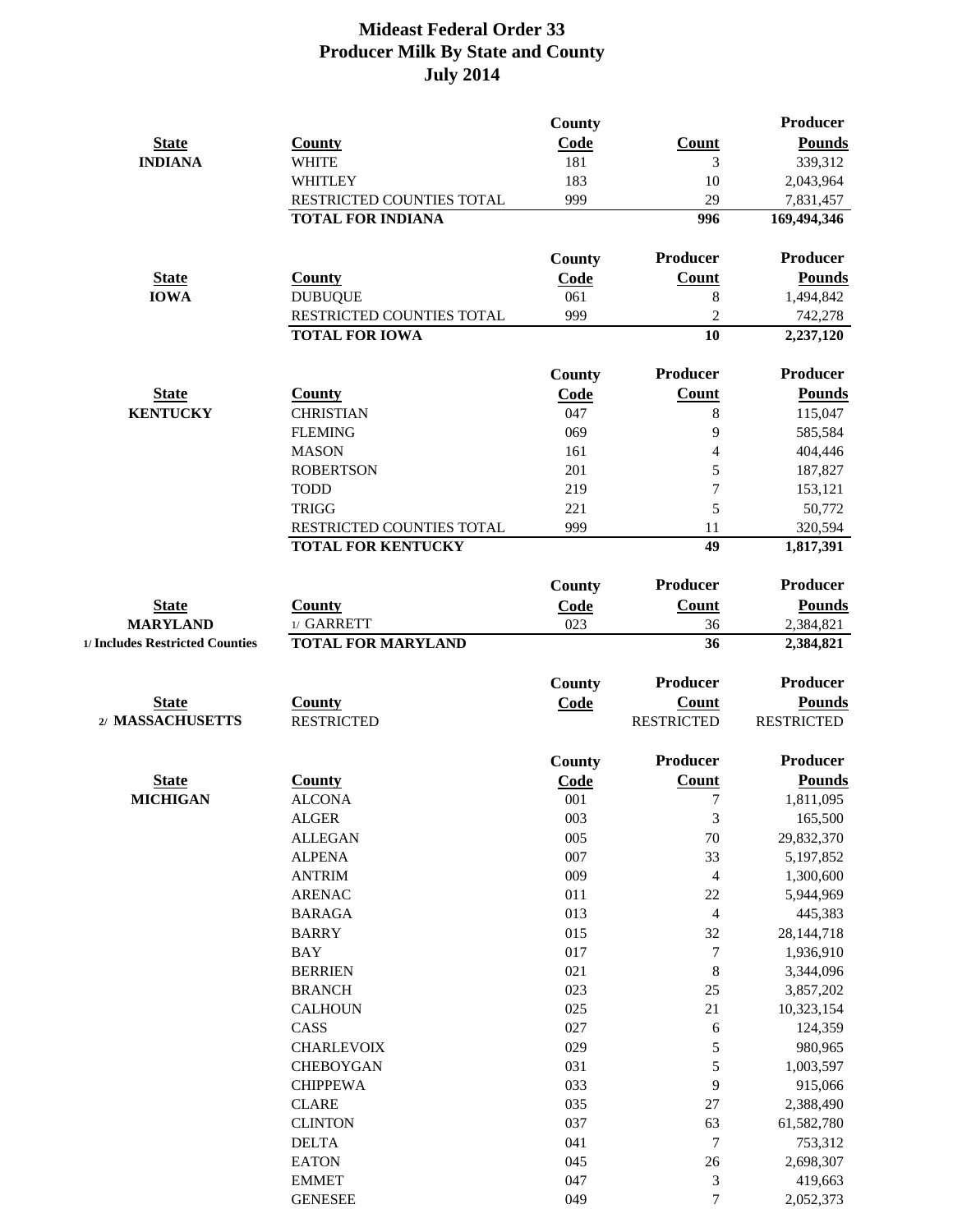|                  |                            | <b>County</b> | <b>Producer</b> | Producer        |
|------------------|----------------------------|---------------|-----------------|-----------------|
| <b>State</b>     | <b>County</b>              | <b>Code</b>   | <b>Count</b>    | <b>Pounds</b>   |
| <b>MICHIGAN</b>  | <b>GLADWIN</b>             | 051           | 10              | 1,114,462       |
|                  | <b>GRAND TRAVERSE</b>      | 055           | $\overline{4}$  | 267,663         |
|                  | <b>GRATIOT</b>             | 057           | 36              | 49,464,728      |
|                  | <b>HILLSDALE</b>           | 059           | 36              | 5,717,058       |
|                  | <b>HURON</b>               | 063           | 82              | 68,169,974      |
|                  | <b>INGHAM</b>              | 065           | 27              | 9,386,193       |
|                  | <b>IONIA</b>               | 067           | 52              | 34,920,126      |
|                  | <b>IOSCO</b>               | 069           | 12              | 444,955         |
|                  | <b>ISABELLA</b>            | 073           | 41              | 12,282,605      |
|                  | <b>JACKSON</b>             | 075           | 20              | 5,624,066       |
|                  | <b>KALAMAZOO</b>           | 077           | 6               | 11,880,838      |
|                  | <b>KENT</b>                | 081           | 35              | 9,973,585       |
|                  | <b>LAPEER</b>              | 087           | 29              | 3,581,385       |
|                  | <b>LEELANAU</b>            | 089           | $\overline{4}$  | 269,697         |
|                  | <b>LENAWEE</b>             | 091           | 29              | 20,883,496      |
|                  | <b>LIVINGSTON</b>          | 093           | 12              | 4,312,029       |
|                  | <b>MACKINAC</b>            | 097           | $\mathfrak{S}$  | 1,477,280       |
|                  | <b>MACOMB</b>              | 099           | 8               | 153,012         |
|                  | <b>MASON</b>               | 105           | 18              | 1,771,059       |
|                  | <b>MECOSTA</b>             | 107           | 27              | 6,417,031       |
|                  | <b>MENOMINEE</b>           | 109           | 16              | 4,910,496       |
|                  | <b>MISSAUKEE</b>           | 113           | 44              | 19,052,094      |
|                  | <b>MONROE</b>              | 115           | 5               | 787,730         |
|                  | <b>MONTCALM</b>            | 117           | 55              | 18,032,477      |
|                  | <b>MONTMORENCY</b>         | 119           | $\,8\,$         | 1,153,778       |
|                  | <b>MUSKEGON</b>            | 121           | 16              | 17,999,560      |
|                  | <b>NEWAYGO</b>             | 123           | 56              | 15,066,428      |
|                  | <b>OCEANA</b>              | 127           | 9               | 912,171         |
|                  | <b>OGEMAW</b>              | 129           | 42              | 11,357,737      |
|                  | <b>OSCEOLA</b>             | 133           | 44              | 8,653,112       |
|                  | <b>OSCODA</b>              | 135           | 12              | 655,255         |
|                  | <b>OTTAWA</b>              | 139           | 65              | 47,719,725      |
|                  | PRESQUE ISLE               | 141           | $\tau$          | 1,516,232       |
|                  | <b>SAGINAW</b>             | 145           | 16              | 4,523,920       |
|                  | <b>ST. CLAIR</b>           | 147           | 13              | 1,816,341       |
|                  | ST. JOSEPH                 | 149           | 29              | 7,146,627       |
|                  | <b>SANILAC</b>             | 151           | 114             | 36,122,007      |
|                  | <b>SHIAWASSEE</b>          | 155           | 17              | 5,351,225       |
|                  | <b>TUSCOLA</b>             | 157           | 39              | 12,420,349      |
|                  | <b>VAN BUREN</b>           | 159           | 11              | 5,370,764       |
|                  | <b>WASHTENAW</b>           | 161           | 23              | 4,137,880       |
|                  | <b>WEXFORD</b>             | 165           | 12              | 450,627         |
|                  | RESTRICTED COUNTIES TOTAL  | 999           | 12              | 2,825,175       |
|                  | <b>TOTAL FOR MICHIGAN</b>  |               | 1,552           |                 |
|                  |                            |               |                 | 641, 315, 713   |
|                  |                            | <b>County</b> | <b>Producer</b> | <b>Producer</b> |
| <b>State</b>     | <b>County</b>              | <u>Code</u>   | <b>Count</b>    | <b>Pounds</b>   |
| <b>MINNESOTA</b> | <b>STEARNS</b>             | 145           | 6               | 152,033         |
|                  | <b>TODD</b>                | 153           | 4               | 37,849          |
|                  | RESTRICTED COUNTIES TOTAL  | 999           | 4               | 362,147         |
|                  | <b>TOTAL FOR MINNESOTA</b> |               | 14              | 552,029         |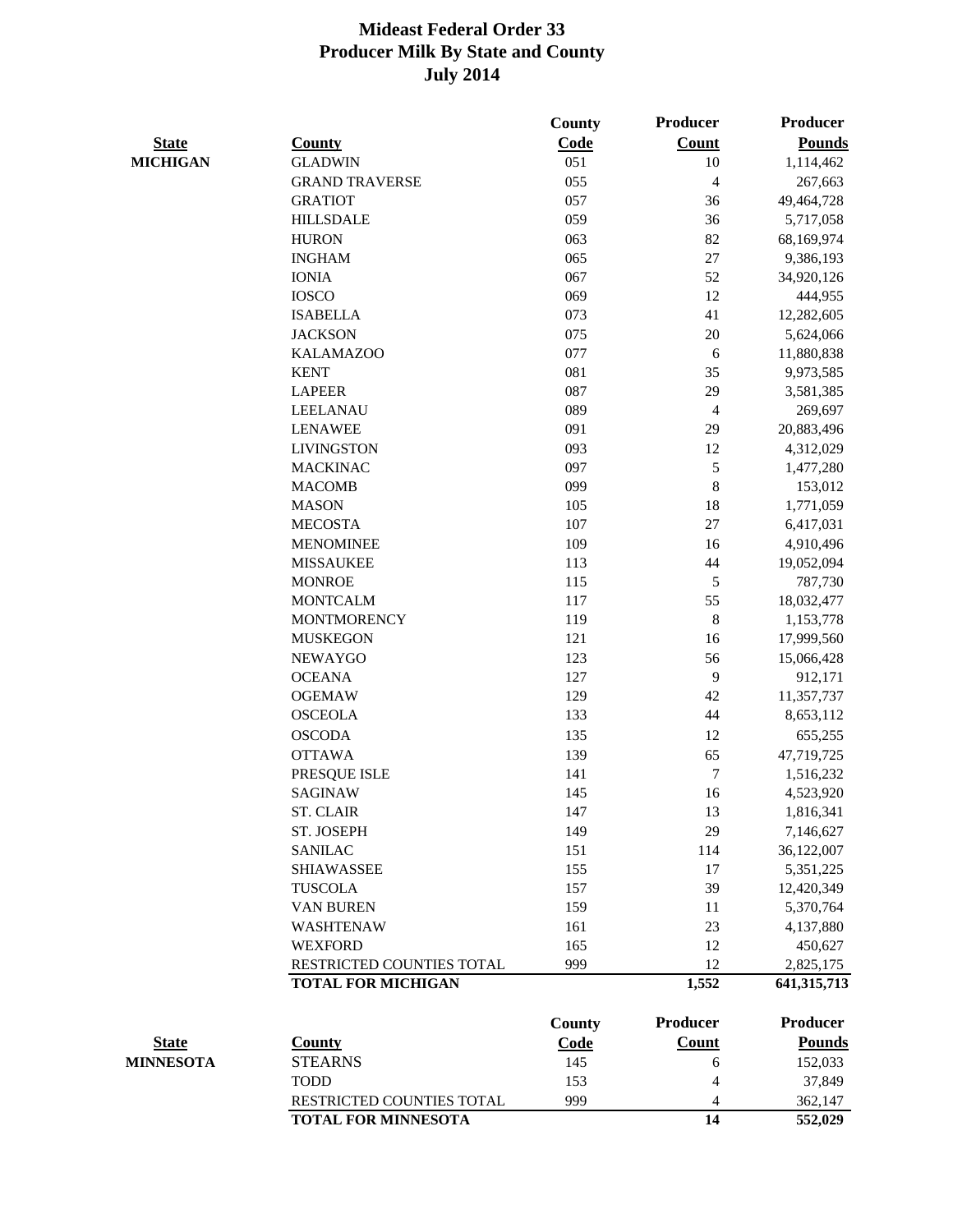|                 |                           | <b>County</b> | <b>Producer</b> | <b>Producer</b> |
|-----------------|---------------------------|---------------|-----------------|-----------------|
| <b>State</b>    | <b>County</b>             | Code          | <b>Count</b>    | <b>Pounds</b>   |
| <b>NEW YORK</b> | <b>CATTARAUGUS</b>        | 009           | 62              | 18,649,671      |
|                 | <b>CHAUTAUQUA</b>         | 013           | 161             | 27,327,687      |
|                 | <b>ERIE</b>               | 029           | 11              | 3,010,390       |
|                 | <b>GENESEE</b>            | 037           | $\mathfrak{S}$  | 4,377,855       |
|                 | <b>LIVINGSTON</b>         | 051           | $\overline{4}$  | 5,459,470       |
|                 | <b>WYOMING</b>            | 121           | 28              | 35,223,739      |
|                 | RESTRICTED COUNTIES TOTAL | 999           | 7               | 7,263,189       |
|                 | <b>TOTAL FOR NEW YORK</b> |               | 278             | 101,312,001     |
|                 |                           | County        | Producer        | Producer        |
| <b>State</b>    | <b>County</b>             | <b>Code</b>   | <b>Count</b>    | <b>Pounds</b>   |
| <b>OHIO</b>     | <b>ADAMS</b>              | 001           | 23              | 1,663,780       |
|                 | <b>ALLEN</b>              | 003           | 5               | 1,291,290       |
|                 | <b>ASHLAND</b>            | 005           | 52              | 13,882,189      |
|                 | <b>ASHTABULA</b>          | 007           | 37              | 6,225,202       |
|                 | <b>ATHENS</b>             | 009           | 12              | 899,449         |
|                 | <b>AUGLAIZE</b>           | 011           | 43              | 3,137,543       |
|                 | <b>BELMONT</b>            | 013           | 13              | 1,098,228       |
|                 | <b>BROWN</b>              | 015           | 11              | 751,241         |
|                 | <b>BUTLER</b>             | 017           | $\overline{4}$  | 264,896         |
|                 | CARROLL                   | 019           | 30              | 2,509,548       |
|                 | <b>CHAMPAIGN</b>          | 021           | 15              | 1,564,802       |
|                 | <b>CLARK</b>              | 023           | $\overline{4}$  | 7,681,218       |
|                 | <b>CLINTON</b>            | 027           | 5               | 390,177         |
|                 | <b>COLUMBIANA</b>         | 029           | 82              | 14,193,986      |
|                 | <b>COSHOCTON</b>          | 031           | 29              | 2,737,357       |
|                 | <b>CRAWFORD</b>           | 033           | 9               | 2,816,017       |
|                 | <b>DARKE</b>              | 037           | 49              | 8,904,566       |
|                 | <b>DEFIANCE</b>           | 039           | 12              | 8,303,924       |
|                 | <b>DELAWARE</b>           | 041           | $\overline{4}$  | 304,645         |
|                 | <b>FAIRFIELD</b>          | 045           | 9               | 578,915         |
|                 | <b>FAYETTE</b>            | 047           | 3               | 592,547         |
|                 | <b>FULTON</b>             | 051           | 11              | 3,926,722       |
|                 | <b>GALLIA</b>             | 053           | 7               | 437,052         |
|                 | <b>GEAUGA</b>             | 055           | 59              | 4,475,685       |
|                 | <b>GREENE</b>             | 057           | 6               | 967,883         |
|                 | <b>GUERNSEY</b>           | 059           | $\,8\,$         | 642,862         |
|                 | <b>HANCOCK</b>            | 063           | $\mathfrak{Z}$  | 1,340,555       |
|                 | <b>HARDIN</b>             | 065           | 9               | 13,775,263      |
|                 | <b>HARRISON</b>           | 067           | 12              | 781,460         |
|                 | <b>HENRY</b>              | 069           | 10              | 2,681,928       |
|                 | <b>HIGHLAND</b>           | 071           | 31              | 2,277,346       |
|                 | <b>HOLMES</b>             | 075           | 169             | 15,756,794      |
|                 | <b>HURON</b>              | 077           | 52              | 6,577,253       |
|                 | <b>JACKSON</b>            | 079           | 6               | 156,170         |
|                 | <b>JEFFERSON</b>          | 081           | $\tau$          | 738,938         |
|                 | <b>KNOX</b>               | 083           | 32              | 8,525,855       |
|                 | <b>LICKING</b>            | 089           | 13              | 4,600,539       |
|                 | <b>LOGAN</b>              | 091           | 31              | 4,472,778       |
|                 | <b>LORAIN</b>             | 093           | 18              | 1,964,138       |
|                 | <b>MADISON</b>            | 097           | 11              | 6,671,509       |
|                 | <b>MAHONING</b>           | 099           | 34              | 9,364,133       |
|                 | <b>MARION</b>             | 101           | $\tau$          | 6,844,107       |
|                 | <b>MEDINA</b>             | 103           | 22              | 4,008,819       |
|                 | <b>MEIGS</b>              | 105           | 6               | 679,418         |
|                 |                           |               |                 |                 |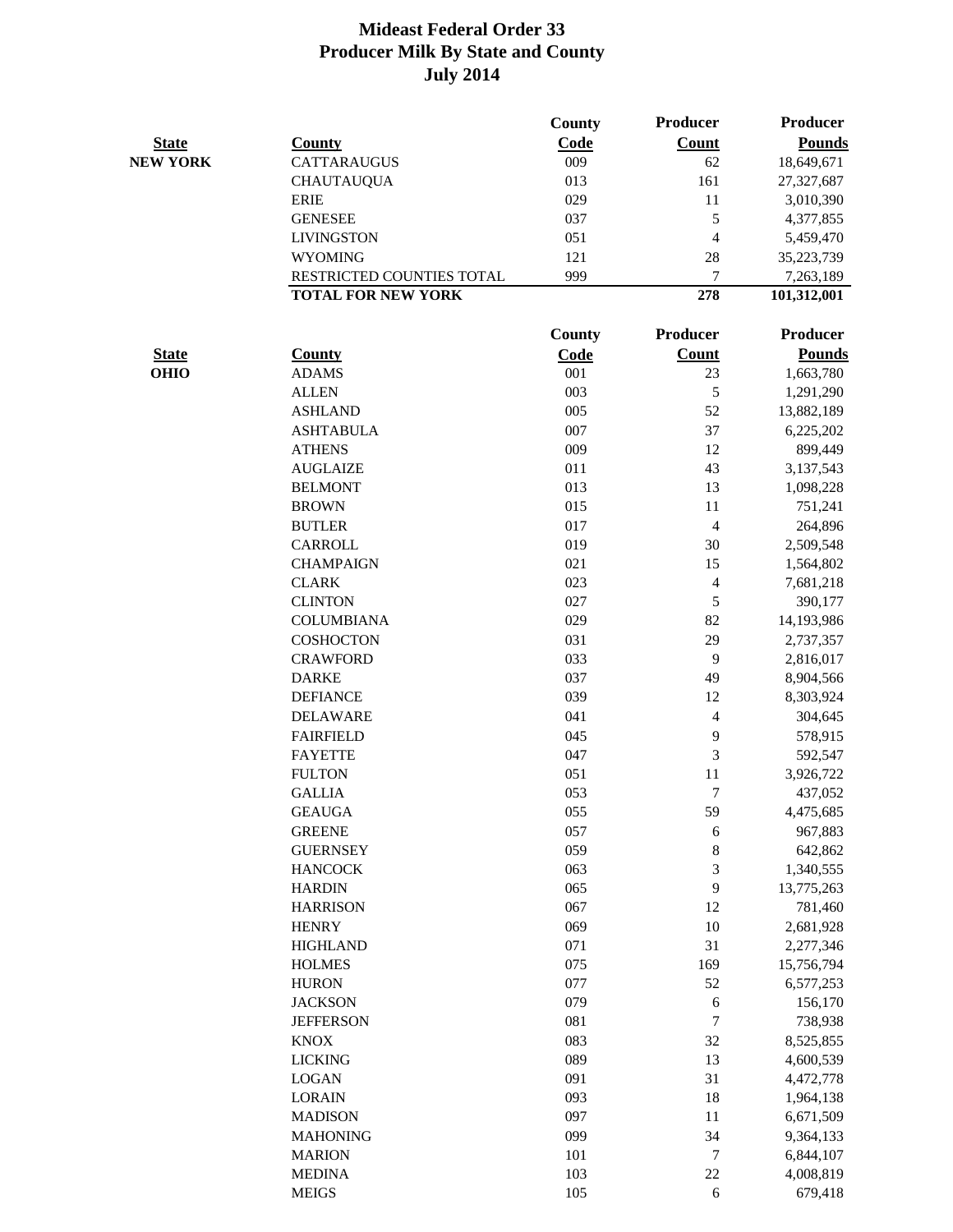|                             |                                                    | <b>County</b> | <b>Producer</b>          | <b>Producer</b>          |
|-----------------------------|----------------------------------------------------|---------------|--------------------------|--------------------------|
| <b>State</b><br><b>OHIO</b> | <b>County</b>                                      | <b>Code</b>   | <b>Count</b>             | <b>Pounds</b>            |
|                             | <b>MERCER</b>                                      | 107           | 113                      | 19,249,271               |
|                             | <b>MIAMI</b>                                       | 109           | 10                       | 729,088                  |
|                             | <b>MONROE</b>                                      | 111           | 13                       | 783,996                  |
|                             | <b>MORGAN</b>                                      | 115           | $\tau$                   | 1,497,706                |
|                             | <b>MORROW</b>                                      | 117           | 9                        | 2,820,841                |
|                             | <b>MUSKINGUM</b>                                   | 119           | 16                       | 1,243,990                |
|                             | <b>PAULDING</b>                                    | 125           | 9                        | 9,988,750                |
|                             | <b>PERRY</b>                                       | 127           | 3                        | 372,603                  |
|                             | <b>PICKAWAY</b>                                    | 129           | 9                        | 2,780,892                |
|                             | <b>PIKE</b>                                        | 131           | 9                        | 552,308                  |
|                             | <b>PORTAGE</b>                                     | 133           | 15                       | 3,165,746                |
|                             | <b>PREBLE</b>                                      | 135           | 10                       | 1,136,959                |
|                             | <b>PUTNAM</b>                                      | 137           | 13                       | 1,966,169                |
|                             | <b>RICHLAND</b>                                    | 139           | 114                      | 12,057,510               |
|                             | <b>ROSS</b>                                        | 141           | 9                        | 605,763                  |
|                             | <b>SANDUSKY</b>                                    | 143           | 10                       | 763,274                  |
|                             | <b>SCIOTO</b>                                      | 145           | 3                        | 305,621                  |
|                             | <b>SENECA</b>                                      | 147           | $8\,$                    | 950,612                  |
|                             | <b>SHELBY</b>                                      | 149           | 48                       | 5,717,657                |
|                             | <b>STARK</b>                                       | 151           | 80                       | 16,617,513               |
|                             | <b>TRUMBULL</b>                                    | 155           | 30                       | 4,576,348                |
|                             | TUSCARAWAS                                         | 157           | 128                      | 8,919,837                |
|                             | <b>UNION</b>                                       | 159           | 8                        | 913,771                  |
|                             | <b>VAN WERT</b>                                    | 161           | 9                        | 2,398,996                |
|                             | <b>WASHINGTON</b>                                  | 167           | 18                       |                          |
|                             | <b>WAYNE</b>                                       | 169           | 232                      | 2,917,316<br>56,895,308  |
|                             | <b>WILLIAMS</b>                                    | 171           | $\overline{\mathcal{A}}$ | 4,687,141                |
|                             | <b>WOOD</b>                                        | 173           | 5                        | 4,342,504                |
|                             | <b>WYANDOT</b>                                     | 175           | $\overline{7}$           | 754,193                  |
|                             |                                                    | 999           | 16                       |                          |
|                             | RESTRICTED COUNTIES TOTAL<br><b>TOTAL FOR OHIO</b> |               | 1,980                    | 1,715,620<br>352,886,030 |
|                             |                                                    |               |                          |                          |
|                             |                                                    | <b>County</b> | <b>Producer</b>          | Producer                 |
| <b>State</b>                | <b>County</b>                                      | Code          | <b>Count</b>             | <b>Pounds</b>            |
| PENNSYLVANIA                | <b>ARMSTRONG</b>                                   | 005           | 29                       | 3,995,541                |
|                             | <b>BEAVER</b>                                      | 007           | 27                       | 1,980,082                |
|                             | <b>BEDFORD</b>                                     | 009           | 3                        | 182,795                  |
|                             | <b>BLAIR</b>                                       | 013           | $\tau$                   | 2,219,444                |
|                             | <b>BRADFORD</b>                                    | 015           | 17                       | 116,227                  |
|                             | <b>BUTLER</b>                                      | 019           | 33                       | 3,720,860                |
|                             | <b>CAMBRIA</b>                                     | 021           | $\,8\,$                  | 1,476,404                |
|                             | <b>CENTRE</b>                                      | 027           | 13                       | 1,159,119                |
|                             | <b>CLARION</b>                                     | 031           | 26                       | 3,019,218                |
|                             | <b>CLEARFIELD</b>                                  | 033           | 10                       | 777,767                  |
|                             | <b>CLINTON</b>                                     | 035           | 14                       | 1,462,106                |
|                             | <b>CRAWFORD</b>                                    | 039           | 142                      | 20,467,045               |
|                             | <b>ELK</b>                                         | 047           | 8                        | 549,804                  |
|                             | <b>ERIE</b>                                        | 049           | 72                       | 6,284,770                |
|                             | <b>FAYETTE</b>                                     | 051           | 26                       | 2,881,790                |
|                             | <b>FOREST</b>                                      | 053           | 3                        | 198,782                  |
|                             | <b>HUNTINGDON</b>                                  | 061           | 5                        | 8,647,707                |
|                             | <b>INDIANA</b>                                     | 063           | 59                       | 8,303,410                |
|                             | <b>JEFFERSON</b>                                   | 065           | 32                       | 2,126,647                |
|                             | <b>LAWRENCE</b>                                    | 073           | 38                       | 6,485,110                |
|                             | <b>MERCER</b>                                      | 085           | 76                       | 8,057,405                |